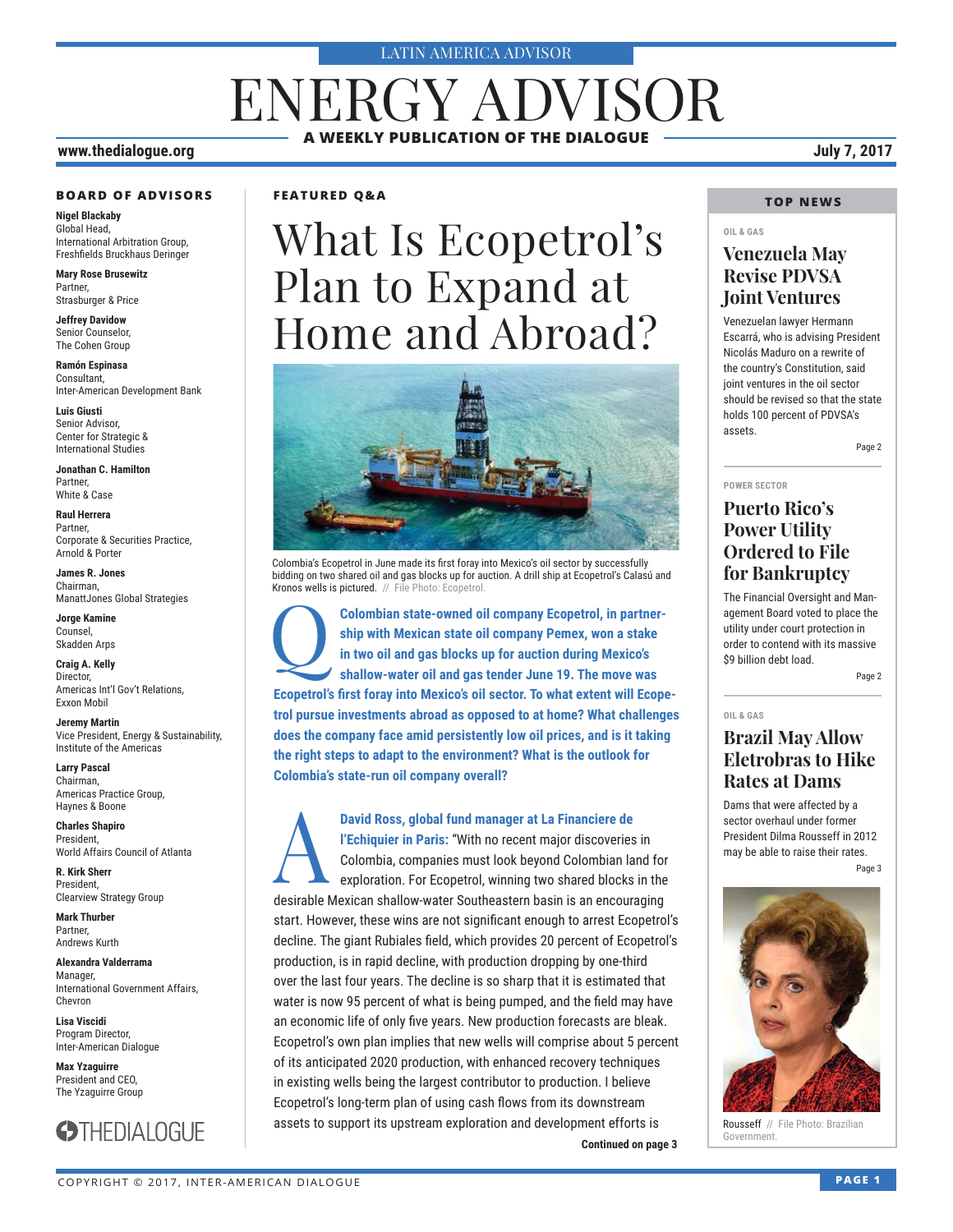### **OIL & GAS SECTOR NEWS**

# Venezuelan Gov't May Revise PDVSA Joint Ventures

Venezuelan constitutional lawyer Hermann Escarrá, who is advising President Nicolás Maduro on a rewrite of the country's Constitution, said on Tuesday that joint ventures in the oil sector should be revised so that the state holds 100 percent of state-owned oil company PDVSA's assets, Bloomberg News reported. "We're going to change it," Escarrá said in a



**Escarrá** // File Photo: Venezuelan Government.

speech to PDVSA workers, referring to article 303, which allows for private ownership of some oil resources through minority stakes in joint ventures with the state oil company. Escarrá said he would propose an edit to the article that would require PDVSA to hold ownership of 100 percent of its assets, including affiliates or associations that had been created in the past. An official from the company declined to comment on the speech. Currently, oil joint ventures account for about 40 percent of the country's oil output. A constitutional convention is scheduled for July 30, but Maduro's plans for a new Constitution have been met with widespread pushback from political opponents and even some officials from within the ruling party. In 2007, then-President Hugo Chávez forced foreign oil companies operating in Venezuela to transfer their assets into joint ventures controlled by PDVSA. U.S. oil companies ExxonMobil and ConocoPhillips declined to do so and launched arbitration cases against the government after their assets were nationalized.

## YPFB Annuls Major Contract Over **Corruption**

Bolivian state oil company YPFB this week annulled a \$2.2 billion contract for a polypropylene plant, Platts reported June 29. The government said YPFB will call another public tender "in the next few months," Energy Minister Luis Sánchez said in a statement. The project is the country's largest public works contract. Italy's Tecnimont and Spain's Tecnicas Reunidas won the contract in May to build a plant in the gas-rich Tarija region, but "administrative errors were found during a revision of the report," Sánchez said. "Between the contract award and signing, it's common to annul a contract. That means we'll draft a new contract. We'll need to take some time." The cancellation of the contract took place following a complaint by Senator Óscar Ortiz, who accused the president and contract proceedings of corruption. Similar accusations earlier this month led to the dismissal of Guillermo Acha, the President YPFB, PanAmPost reported. Morales named Óscar Javier Barriga as the new head of the company, replacing 35-yearold Acha. Last week, Acha voluntarily gave a statement to the public prosecutor, but then was arrested and held in jail overnight, said his lawyer Héctor Castellón, who called the arrest "abusive and arbitrary," Reuters reported. Acha says he has no knowledge of the bidding for the auction and has done no wrong.

### **POWER SECTOR NEWS**

# Puerto Rico's Power Utility Ordered to File for Bankruptcy

The state-run Puerto Rico Electric Power Authority, or Prepa, must file for bankruptcy, the U.S. commonwealth's federal financial supervisors ordered on June 30, The Wall Street Journal reported. In a bid to push forward with

#### **NEWS BRIEFS**

### **Federal Prosecutors Arrest Mexican Mayor of Fuel Theft-Plagued Town**

Mexican federal prosecutors have arrested the mayor of Palmar de Bravo, a town that has been dominated by fuel thieves who have drilled into state-run pipelines to steal gasoline and diesel, charging him with the laundering of illegally obtained funds, the Associated Press reported Thursday. The prosecutor's office did not specify whether the funds in question were proceeds from fuel thefts.

### **Chile Reached 1,840 MW of Solar by the End of May**

Chile reached 1,840 megawatts of installed solar capacity by the end of May, according to the Chilean renewable energy association, or ACERA, PV-Tech reported Wednesday. There were another 930 megawatts of solar projects under construction, 12,944 MW approved and 4,080 MW in the qualification stages by the end of May. Chile's solar capacity and upcoming projects are nearly double that of wind energy. Last year, Chile reached 1 gigawatt of installed solar projects. Early this year, ACERA said Chile was expected to reach a total of 1.5 GW of renewables in 2017.

### **Brazil to Test Unconventional Oil and Gas Production Next Year**

Brazil is planning to start a pilot project that will test unconventional oil and natural gas reservoirs next year, likely in Bahia State, in a bid to expand onshore operations, Mines and Energy Ministry Director of Oil and Gas Exploration João Vicente de Carvalho Vieira said June 30, Platts reported. The country could have as much as 250 trillion cubic feet of gas and 5.4 billion barrels of oil in unconventional deposits, according to a study by the Energy Economics Institute at the Federal University of Rio de Janeiro.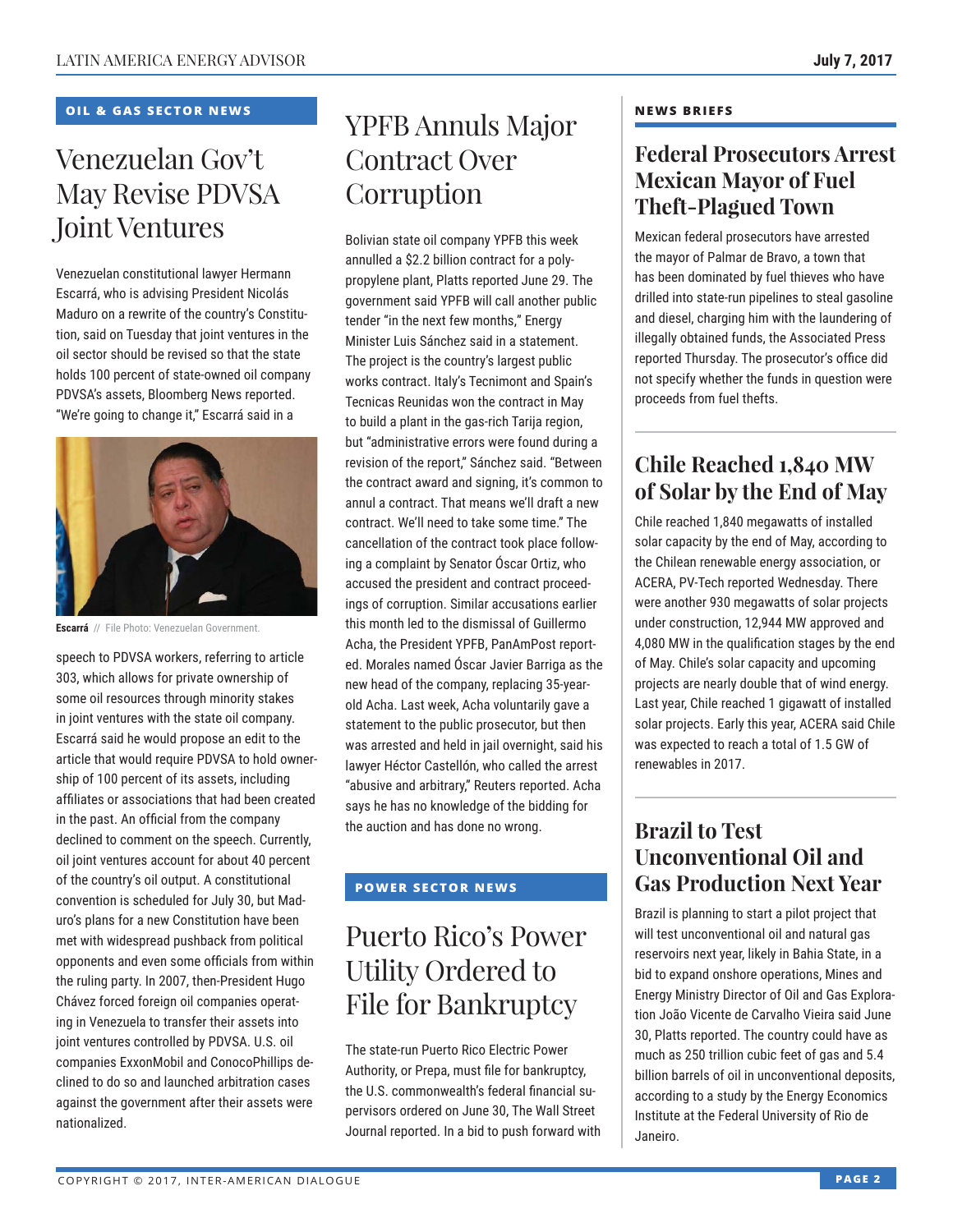a privatization plan officials say will lower electricity costs for consumers and businesses, the Financial Oversight and Management Board voted to place the utility under court protection in order to contend with its massive \$9 billion debt load. The week before, the board voted against a proposed debt restructuring plan in a 4-3 vote, with the board members who voted against the proposal saying the plan would get in the way of efforts to turn Prepa into a private utility through the sale of the commonwealth's outdated power plants. The U.S. Congress enacted a federal rescue package for Puerto Rico earlier this year that allows the oversight board to write down the island's bonds either consensually through negotiations or non consensually with the help of the courts.

### YPF, GE Receive \$220 Mn for Thermal Power Plants

Argentine state-owned energy company YPF and American multinational conglomerate GE received nearly \$220 million in project financing for two jointly owned thermal power projects in Argentina that will have a combined capacity of 374 megawatt hours, Energy Business Review reported Thursday. The Tucumán project is set to start commercial operations in February, while the Loma Compana II project will start operations by the end of this year.

### Brazil May Allow Eletrobras to Hike Rates at Dams

The Brazilian government may allow state-run electricity unit Centrais Elétricas Brasileiras, known as Eletrobras, to raise the rates it charges at dams that were affected by a sector overhaul under former President Dilma Rousseff in 2012, and even to potentially sell the dams, a person close to the matter said Wednesday, The New York Times reported. The move aims to help the utility pay off some of its debt and narrow the government's budget

deficit. In 2012, the Rousseff administration forced Eletrobras to charge lower rates at certain dams in exchange for early renewal of the dams' operating licenses, in order to push down electricity prices. The current rates, how-

#### **FEATURED Q&A / Continued from page 1**

the wrong strategy for the company. With an exceptionally low reserve life of just 6.8 years and a poor exploratory track record, Ecopetrol should stop trying to be an integrated major and instead view itself as a midstream/downstream company. Rather

> **Ecopetrol should be investing more in its refining and distribution business and leave the exploration and development to more capable companies." — David Ross**

than continuing value-destroying exploration investments, it should use current production as a cash cow to support growth in areas of strength. Colombia is a net importer of refined products, such as gasoline and diesel; Ecopetrol should be investing more in its refining and distribution business and leave the exploration and development to more capable companies."

A**Jorge Lara Urbaneja, principal** ducing country, even though it **at LaraConsultores:** "Colombia was never an important oil-prois adjacent to Venezuela, with the largest oil reserves in the world. It has been said that Colombian topography impedes formation of large oil deposits that attract exploration activities. This is a wrong explanation. The fact is that more than half of Colombia's territory is flat, where most of the existing oil fields are located. Really, laws and regulations

ever, are only just enough to cover operating costs. Some hydroelectric power dams owned by Eletrobras may soon be able to sidestep the regulations imposed under Rousseff, which are under review, according to a source close to

have obstructed the investment and growth of the oil industry, which requires the active and continued participation of innumerous specialized companies and individuals. But, to get the picture, there was a crude price control imposed in Colombia that banned exploration and exploitation during the 1960s, when the oil industry had its major impulse worldwide. There was a short period when Colombia's oil industry grew because of the participation of Venezuelan entrepreneurs and experts fired by Chávez from Venezuela. Then, Colombia was mistakenly labeled as a major oil-producing country. The truth is that Colombia is fast reducing oil production, and the reserves may be exhausted in five years. Moreover, laws and regulations like those on environmental licenses, community participation and popular decisions to ban mining and oil activities in large portions of the territory, may finish the oil industry and legal mining in Colombia in the foreseeable future. The president of Ecopetrol, who has to manage an oil company and not Colombia's energy policies, is doing fine in pursuing this project in Mexico, a country that is back from protective and regressive oil policies."

Walter Pesenti, managing<br>director at Berkeley Resea<br>Group: "Ecopetrol is addre:<br>any the goals set forth in it **director at Berkeley Research Group:** "Ecopetrol is address-

ing the goals set forth in its 2020 business plan, allocating more than 80 percent of investments to profitable exploration and production projects. These projects will largely focus on developing key production assets and identifying Colombian onshore and offshore resources, maintaining their position in foreign assets. More than 95 percent of investments will be made in Colombia, with the remainder made abroad. Ecopetrol had an outstanding first half of **Continued on page 6**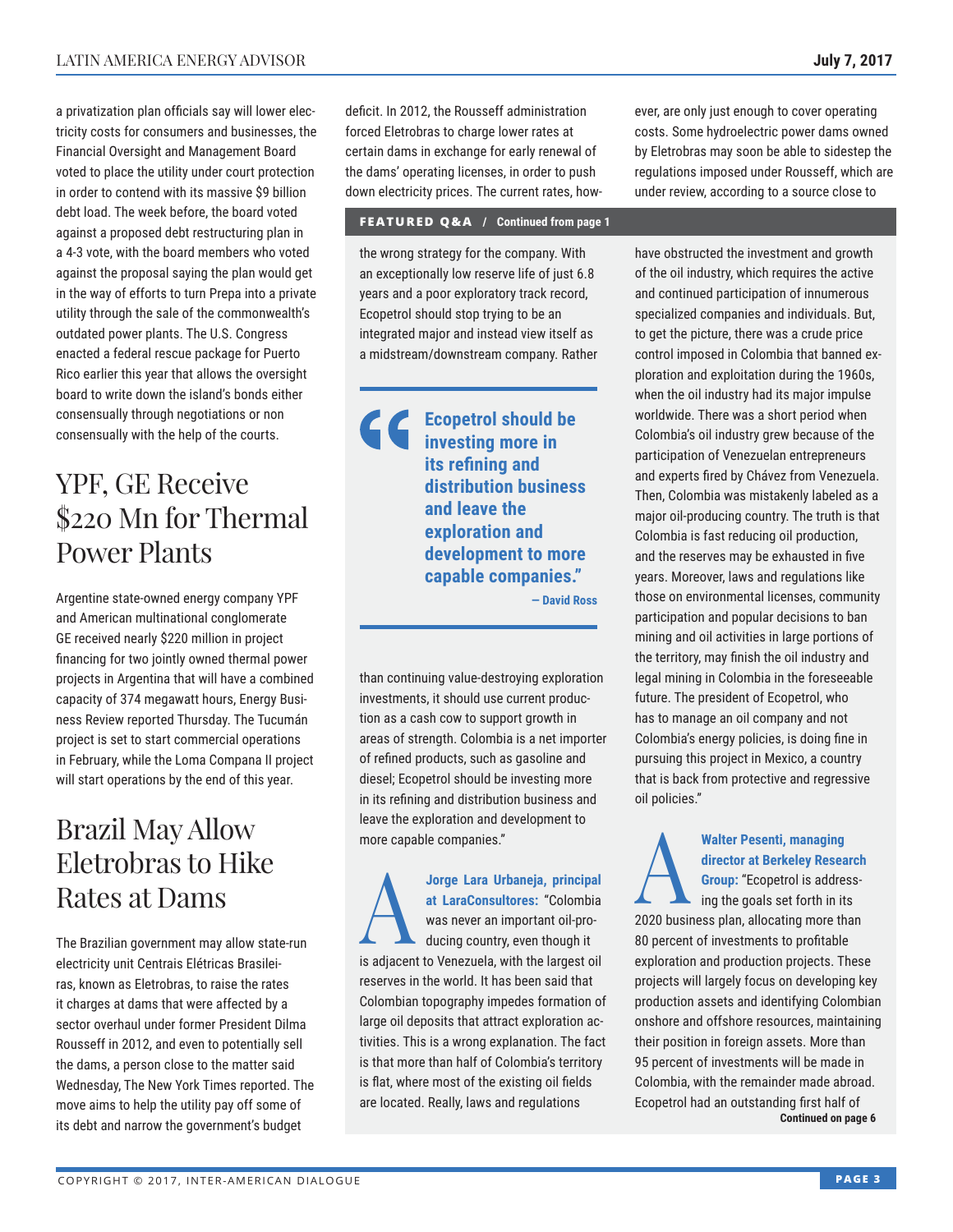Energy Minister Fernando Coelho Filho. Sidestepping the regulations would increase the value of the dams, which could lead to possible sales of the plants, the source said. The Xingó and Tucuruí dams were two possible dams that would be affected by the measures, according to the source. "Based on current discussions, the proceeds will be shared between the government, consumers and the electricity sector," the person said. The plans would be part of a larger free-market reform of the power sector, the latest attempt by President Michel Temer to make changes to regulations in a bid to attract investment and boost the economy.

### **POLITICAL NEWS**

### At Least 15 Injured as Mob Attacks Venezuela Assembly

A mob in support of Venezuelan President Nicolás Maduro on Wednesday stormed into the country's opposition-controlled National Assembly, with security forces apparently doing little or nothing to stop them, and beat



**The attacks left legislators bloodied and with broken bones.** // Photo: Venezuelan National Assembly.

opposition lawmakers in the halls of the country's legislature, The Washington Post reported. Lawmakers were splattered with blood, and some sustained injuries including head wounds and broken ribs and were rushed to hospitals. Journalists were also attacked, and some were robbed of their equipment. The attacks happened just before 10 a.m., when a crowd of between 80 and 100 Maduro supporters started throwing rocks at the National Assembly building and launching fireworks and then pushed through a gate that national guard

### **ADVISOR Q&A**

# Can South America Stop New Diseases Spread by Mammals?

**CO** South America may be where the next major global health threat emerges, the EcoHealth Alliance in New York said in **the next major global health threat emerges, the EcoHealth Alliance in New York said in study released June 21. Researchers found that bats and rodents, which are more populous and concentrated in the tropical areas of South America, carry more potential threats than other mammals with regard to the spread of diseases and infections such as Ebola. Is the region prepared for what may possibly be the next major global health threat? How can mammal-spread diseases be addressed, as opposed to more familiar mosquito-borne outbreaks? What steps should public health leaders in the region take to mitigate the threat of a pandemic?**

**Katherine Bliss, senior as-**<br>
sociate of the Global Health<br>
Policy Center of the Center<br>
for Strategic and International<br> **Studies (CSIS):** "Trapies areas of South **sociate of the Global Health Policy Center of the Center Studies (CSIS):** "Tropical areas of South America are the likeliest sources of novel zoonotic diseases, which can be transmitted between animals and humans, according to the study, which identified bats, rodents and primates as having the greatest potential to infect humans with viruses. Deforestation and urbanization have led to greater contact between humans and wild animals, and climate variability has led to changes in animals' habitats, increasing the likelihood that animals will encounter people as they

troops had left unattended, Jennifer López, a staff member in the National Assembly's press office, told The Washington Post. López said she was standing on an outdoor patio when the crowd burst into the building, some of them carrying pipes and clubs, she said. "A photographer was knocked to the ground and

forage for food. Preparing for zoonotic outbreaks requires the engagement of multiple sectors, including those dedicated to animal and human health, as well as agriculture and the environment. Several institutions in the region have embraced the idea of 'one health,' which envisions an integrated approach to addressing animal and human diseases. However, the region with some of the greatest social inequalities also faces challenges: Zoonotic disease outbreaks are costly, and they have a disproportionately negative impact on the poor, who are likely to live in recently settled areas and depend on animals for their livelihoods. And despite countries' progress in moving toward universal health coverage, people who live in the most remote areas rarely access the same quality of health services as their urban counterparts. Beyond integrating animal and human health and improving the poorest populations' access to quality care, addressing novel disease outbreaks will also mean improving diagnostic capabilities in the region, but with lower levels of public financing for health than in other parts of the world, finding additional funding to build and strengthen laboratories may be difficult."

**EDITOR'S NOTE: More commentary on this topic appeared in the [Q&A i](http://www.thedialogue.org/wp-content/uploads/2017/07/LAA170706.pdf)n Thursday's issue of the daily Latin America Advisor.**

his camera was taken. Several people were hit in the head with blunt objects," said López, who added that some of the attackers also had guns. "There are bullet holes in the windows and in the walls of the palace." Opposition legislators held up bullet casings they said they found on the floor, but there were no immediate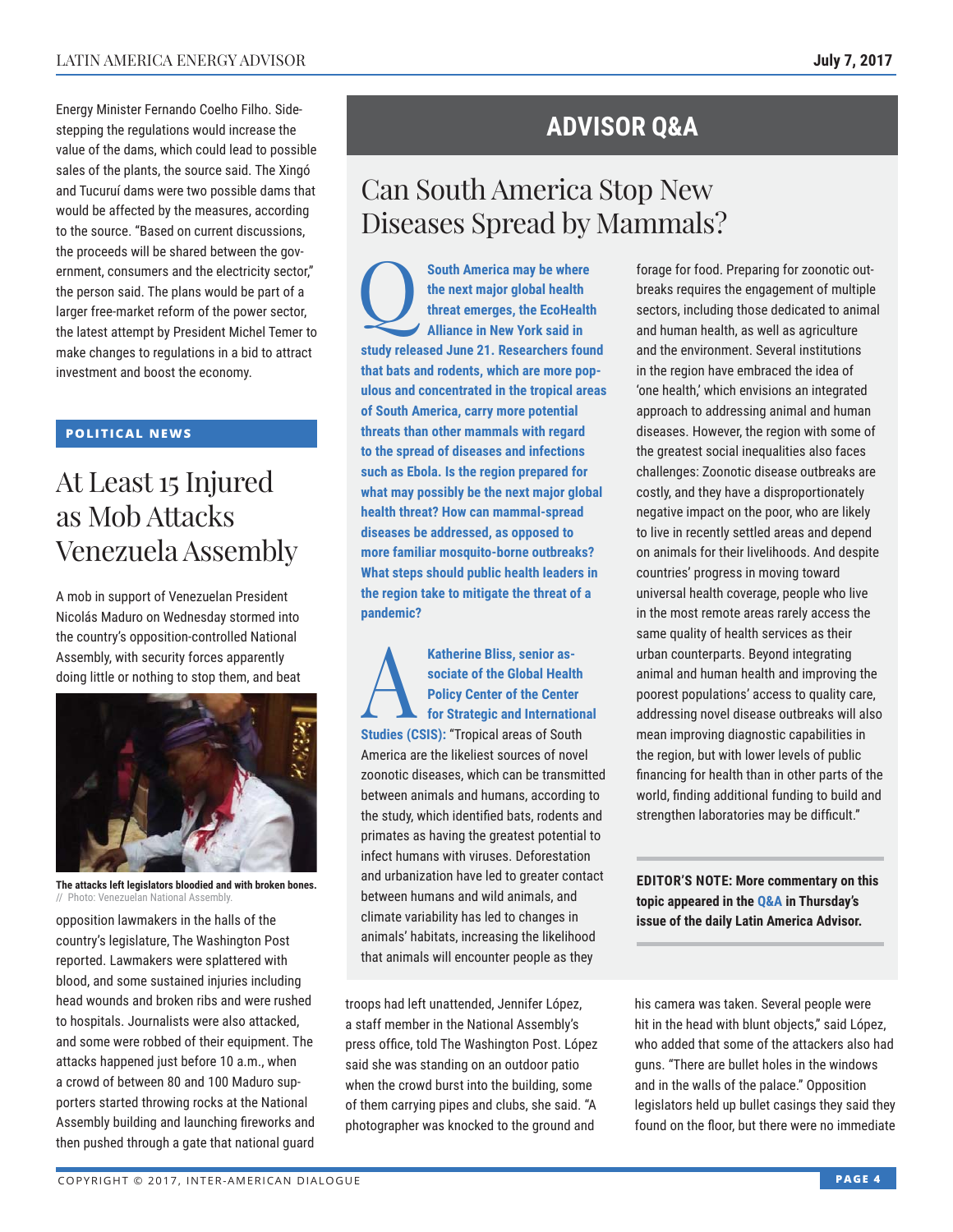#### **NEWS BRIEFS**

### **German Government Buys 'Panama Papers' Trove**

Germany's Federal Criminal Police Agency has bought the trove of documents known as the "Panama Papers" for \$5.7 million in an effort to track down German tax evaders, Deutsche Welle reported Tuesday. The collection of more than 11 million leaked documents showed how wealthy clients and officials of some foreign governments used shell corporations and other maneuvers to avoid or evade taxes.

### **Brazilian Audit Court to Use Batista Plea Deal in Reimbursement Case**

Brazil's audit court on Wednesday said it would include the terms of a plea deal by Joesley Batista, the former chairman of meatpacking company JBS, in court proceedings that may result in a request for reimbursement of potential losses the Brazilian treasury incurred by financing JBS' acquisition of U.S. meatpacking company Swift, Reuters reported. Batista admitted to bribing politicians in his deal with prosecutors. The JBS case's rapporteur said JBS received preferential treatment from Brazilian development bank BNDES. JBS and parent holding company J&F Investimentos said they will appeal the decision.

### **Medellín Security Chief Arrested for Ties to Organized Crime**

Medellín's secretary of security, Gustavo Villegas, surrendered to authorities Tuesday after learning he was being sought for alleged conspiracy to commit crimes and links to organized crime, Semana reported. Villegas had become a close advisor to the mayor of Medellín, Federico Gutiérrez, who on Tuesday said he had accepted Villegas' resignation. Last week, Colombia's top anti-corruption official was arrested on charges in the United States related to money laundering and bribery.

reports of gunshot wounds. López identified the attackers as "colectivos," pro-Maduro gangs that human rights groups say move around Caracas on motorcycles, working with security forces to attack anti-Maduro demonstrators and intimidate others from joining protests against the government. Last month, another pro-Maduro mob positioned itself outside the National Assembly for several hours, preventing legislators from leaving the building. That group did not push its way into the building, however. Following the melee, lawmakers vowed to continue their work. "We're here to defend Venezuela; that's what we were elected to do," opposition lawmaker Armando Armas said in a video as two people cleaned what appeared to be head wounds he sustained, The New York Times reported. "Even if it costs us our lives." Security forces finally cleared the mob out of the building, using tear gas and fire extinguishers, The Washington Post reported. Opposition lawmakers remained inside where they then sang the country's national anthem and vowed to continue with legislative meetings.

# Gang Gunfight in Mexico Leaves at Least 14 Dead

A gunfight between rival drug gangs in northern Mexico on Wednesday left at least 14 people dead, according to government officials, The Washington Post reported. The incident is the latest mass killing in a sharp uptick in violence related to the country's drug war. The clash took place in Chihuahua State, between a drug gang called La Linea and another from Sinaloa State, said Felix González, a spokesman for the state prosecutor. During the first two years of President Enrique Peña Nieto's presidency, Mexico saw a decline in drug-related violence. However, the homicide rate has recently risen to levels comparable with the worst years of the country's war on drugs, fueled by myriad factors including fractures within traditionally dominant cartels, increased demand for heroin and other opiates in the United States and widespread corruption in the Mexican government and security forces. More than 11,000

people were killed in the first five months of this year in Mexico, up 30 percent, as compared to the same period last year. Chihuahua State Governor Javier Corral of the opposition National Action Party, or PAN, has blamed the increased violence in his state in part on his predecessor, César Duarte, of the ruling Institutional Revolutionary Party, or PRI, for failing to pursue criminal cases and for making deals with drug cartels. Duarte fled to El Paso, Tex. and is wanted on corruption charges.

### **ECONOMIC NEWS**

# Historically Low Peso Pushes Up Inflation in Argentina

The low value of the Argentine peso, which fell to a record low against the U.S. dollar on Tuesday, is pushing inflation up past central bank targets, Reuters reported. Market expectations of the median inflation rate for this year in Argentina held steady at 21.6 percent, unchanged from a month earlier yet well above the central bank's target range of 12 percent to 17 percent, a poll of 54 economists published by the bank released Tuesday showed. Economic growth, however, is seen at only 2.7 percent this year, below government expectations of 3 percent. The fast-depreciating peso has become the most influential factor for inflation, Federico Furiase, an economist with consultancy Estudio Bein & Asociados in Buenos Aires, told Reuters. The peso fell 3.1 percent against the U.S. dollar during June and in trading Tuesday dropped as far as 16.97 per dollar, a historic low. Continued high inflation is putting a damper on consumer purchasing power, The Wall Street Journal reported last month. Retail sales have declined for more than a year as consumers safeguard their cash to pay for higher gas, electricity, water and transportation prices. President Mauricio Macri has pledged to link commodities from the northern part of the country more directly to export markets through rail and other infrastructure upgrades. [Editor's note: See related **[Q&A](http://www.thedialogue.org/wp-content/uploads/2017/06/LAA170606.pdf)** in the June 6 edition of the Advisor.]